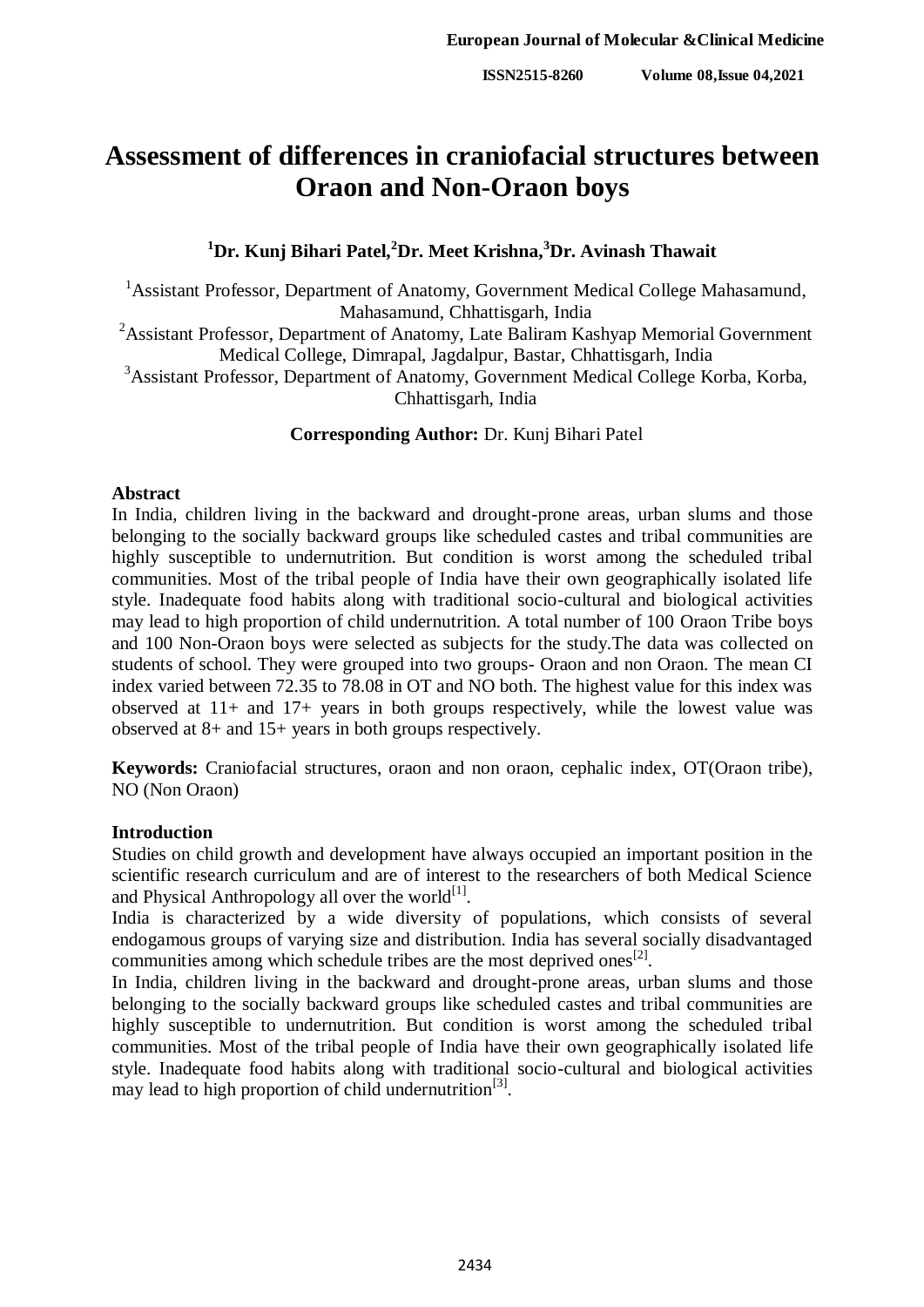Chhattisgarh is a comparatively young state in the history of India. Total population of Chhattisgarh is 2,55,40,196.(2,55 Cr) as of 2011 census and itis ranked  $16<sup>th</sup>$  in Indian in order of population.

Jashpur is one of the districts of Chhattisgarh. The north-south length of this district is about 150 km and its east-west breadth is about 85 km. Its total area is 6,205 km². It is between 22° 17′ and 23° 15′ North latitude and 83° 30′ and 84° 24′ East longitude. The main towns situated on the national highway (N.H.78) are Lodam, Gholeng and Jashpur in the Upper Ghat and Kunkuri, Bandarchuwan, Kansabel, Ludeg and Pathalgaon<sup>[4]</sup>.

Oraon is one of the tribal communities found in India, which mainly depends on agriculture for earning their living. They are also known as Kurukh tribes. These tribes are mainly found in the states of Jharkhand, Chhattisgarh, Bihar, West Bengal and Orissa. These are a total of 14 clams in oraon tribal community like Bara, Lakra, Kachhap, Ekka, Kindo, Oraon, Bhagat, Kujur, Toppo, Kerketta, Xaxa, Xalxo, Kispotta, Barva, Tigga, Barla, Baxla, Beck, Minz, Tirkey, Runda, Linda.

Land is their main economic resource. They are settled cultivators. But during lean seasons they depend on forest produce. A number of Oraons work as wage labourers and industrial workers and some of them are employed in government and private organizations. The Oraons have their own religion, folk songs and folk tales<sup>[5]</sup>.

The tribal population, which constitutes 8.08 percent of the total population in India, is characterized by widespread poverty, illiteracy, malnutrition, lack of safe drinking water and hygienic conditions, which are the contributing factors for their dismal health conditions. Tribal communities in general and primitive tribal groups in particular are highly disease prone. Also they do not have required access to basic health facilities. They are most exploited, neglected and highly vulnerable to diseases with high degree of malnutrition, morbidity and mortality<sup>[6]</sup>.

#### **Methodology**

A total number of 100 Oraon Tribe boys and 100 Non-Oraon boys were selected as subjects for the study.The data was collected on students of school. They were grouped into two groups-Oraon and non Oraon. Before testing, the investigator had a meeting with the students in the presence of their teacher to ensure maximum co-operation on each test. The purpose of study was explained to them, so that there will be no ambiguity among the subjects regarding the efforts they will have to put in for the successful completion of the investigation.

All the subjects were convinced of the need for the investigation and assured that the subjects will be made available for the collection of data. A semi-structured interview-cum-schedule was prepared to collect information regarding food habit of the family in general, socioeconomic condition, occupation, in brief of the health condition of the individuals.

Examination of the subject with special mention of date, time and place was done.

#### **Inclusion criteria**

- ChildrenofschoolsofPathalgaonblock,Jashpurdistrict,Chhattisgarh.
- Age group 5 to 18 yrs. Male and apparently healthy.

#### **Exclusion criteria**

- Children other than schools of Pathalgaon block, Jashpur district, Chhattisgarh.
- Females.
- Age less than 05 yrs & more than 18 yrs.
- Apparently ill child.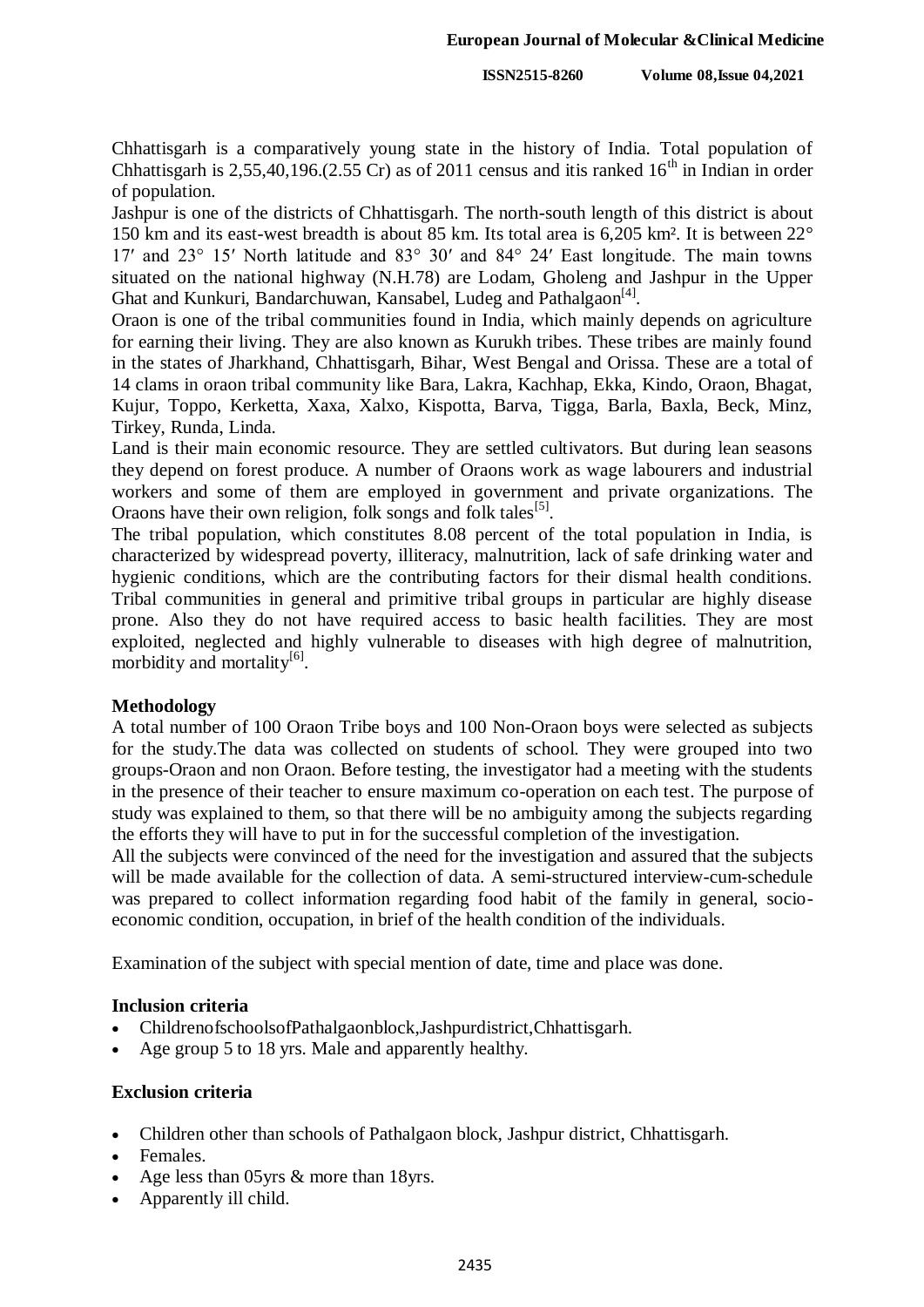#### **European Journal of Molecular &Clinical Medicine**

**ISSN2515-8260 Volume 08,Issue 04,2021**

Using standard instruments the following parameters were measured-

- 1) Head length.
- 2) Head Breadth.
- 3) Head Circumference.
- 4) Bizygomatic Diameter.
- 5) Morphological Face Height.
- 6) Nose Height.
- 7) Nose Breadth.

### **Results**

|       |        | <b>Non Oraon(NO)</b> |      |      |        | <b>Oraon Tribe(OT)</b> |      |      |         |
|-------|--------|----------------------|------|------|--------|------------------------|------|------|---------|
| Age   | No.    | <b>Mean</b>          | S.D. | S.E  | No.    | Mean                   | S.D. | S.E  | P value |
| $5+$  | 6.00   | 17.68                | 0.43 | 0.18 | 6.00   | 17.52                  | 0.44 | 0.18 | 0.52    |
| 6+    | 5.00   | 17.36                | 0.55 | 0.25 | 7.00   | 17.44                  | 0.54 | 0.21 | 0.80    |
| $7+$  | 7.00   | 17.46                | 0.68 | 0.26 | 7.00   | 17.27                  | 1.09 | 0.41 | 0.71    |
| $8+$  | 9.00   | 17.34                | 0.50 | 0.17 | 5.00   | 17.78                  | 0.32 | 0.14 | 0.10    |
| 9+    | 10.00  | 17.67                | 0.64 | 0.20 | 6.00   | 17.72                  | 0.48 | 0.20 | 0.88    |
| $10+$ | 5.00   | 17.38                | 0.43 | 0.19 | 8.00   | 17.31                  | 0.54 | 0.19 | 0.82    |
| $11+$ | 10.00  | 17.65                | 0.52 | 0.16 | 6.00   | 17.10                  | 0.65 | 0.27 | 0.08    |
| $12+$ | 8.00   | 17.56                | 0.37 | 0.13 | 10.00  | 18.00                  | 0.49 | 0.15 | 0.05    |
| $13+$ | 6.00   | 17.93                | 0.62 | 0.25 | 5.00   | 18.00                  | 0.74 | 0.33 | 0.87    |
| 14+   | 6.00   | 18.00                | 0.30 | 0.12 | 9.00   | 17.79                  | 0.36 | 0.12 | 0.25    |
| $15+$ | 7.00   | 17.93                | 0.65 | 0.25 | 7.00   | 17.64                  | 0.51 | 0.19 | 0.38    |
| $16+$ | 7.00   | 17.77                | 0.63 | 0.24 | 10.00  | 17.66                  | 0.51 | 0.16 | 0.69    |
| $17+$ | 8.00   | 17.61                | 0.45 | 0.16 | 7.00   | 17.83                  | 0.58 | 0.22 | 0.43    |
| $18+$ | 6.00   | 17.87                | 0.34 | 0.14 | 7.00   | 18.03                  | 0.35 | 0.13 | 0.42    |
| Total | 100.00 | 17.65                | 0.53 | 0.05 | 100.00 | 17.66                  | 0.60 | 0.06 | 0.98    |

**Table 1:** Head Length (cm)

When Oraon tribe (OT) and Non-Oraon (NO) boys were compared, it was seen that the distance curve for OT boys ran below the distance curve for NO boys except in the age period of 6+, 8+, 9+, 12+, 13+, 17+ and 18+, where the distance curve for OT boys ran above the distance curve for NO boys.

The S.D. varied from a minimum of 0.32 and 0.30 at 8+ and 14+ to a maximum of 1.09 and 0.68 at 7+ and 7+, indicating the extent of variation in the total sample of Oraon tribe boys and Non-Oraon boys respectively.

|       |       | Non Oraon(NO) |      |      |       | <b>Oraon Tribe(OT)</b> |      |      | <b>P</b> value |
|-------|-------|---------------|------|------|-------|------------------------|------|------|----------------|
| Age   | No.   | <b>Mean</b>   | S.D. | S.E  | No.   | <b>Mean</b>            | S.D. | S.E  |                |
| $5+$  | 6.00  | 13.45         | 0.47 | 0.19 | 6.00  | 13.12                  | 0.39 | 0.16 | 0.21           |
| $6+$  | 5.00  | 13.22         | 0.57 | 0.25 | 7.00  | 12.77                  | 0.26 | 0.10 | 0.09           |
| $7+$  | 7.00  | 13.46         | 0.63 | 0.24 | 7.00  | 12.83                  | 0.28 | 0.11 | 0.03           |
| $8+$  | 9.00  | 13.12         | 0.87 | 0.29 | 5.00  | 12.86                  | 0.49 | 0.22 | 0.55           |
| $9+$  | 10.00 | 13.49         | 0.49 | 0.16 | 6.00  | 13.43                  | 0.72 | 0.29 | 0.85           |
| $10+$ | 5.00  | 13.20         | 0.62 | 0.28 | 8.00  | 13.36                  | 0.68 | 0.24 | 0.67           |
| $11+$ | 10.00 | 13.42         | 0.30 | 0.10 | 6.00  | 13.27                  | 0.69 | 0.28 | 0.55           |
| $12+$ | 8.00  | 13.51         | 0.47 | 0.17 | 10.00 | 13.64                  | 0.53 | 0.17 | 0.60           |
| $13+$ | 6.00  | 13.80         | 0.31 | 0.13 | 5.00  | 13.60                  | 0.55 | 0.25 | 0.47           |
| $14+$ | 6.00  | 13.63         | 0.38 | 0.16 | 9.00  | 13.66                  | 0.49 | 0.16 | 0.93           |
| $15+$ | 7.00  | 13.06         | 0.27 | 0.10 | 7.00  | 13.47                  | 0.48 | 0.18 | 0.07           |

**Table 2:** Head Breadth (cm)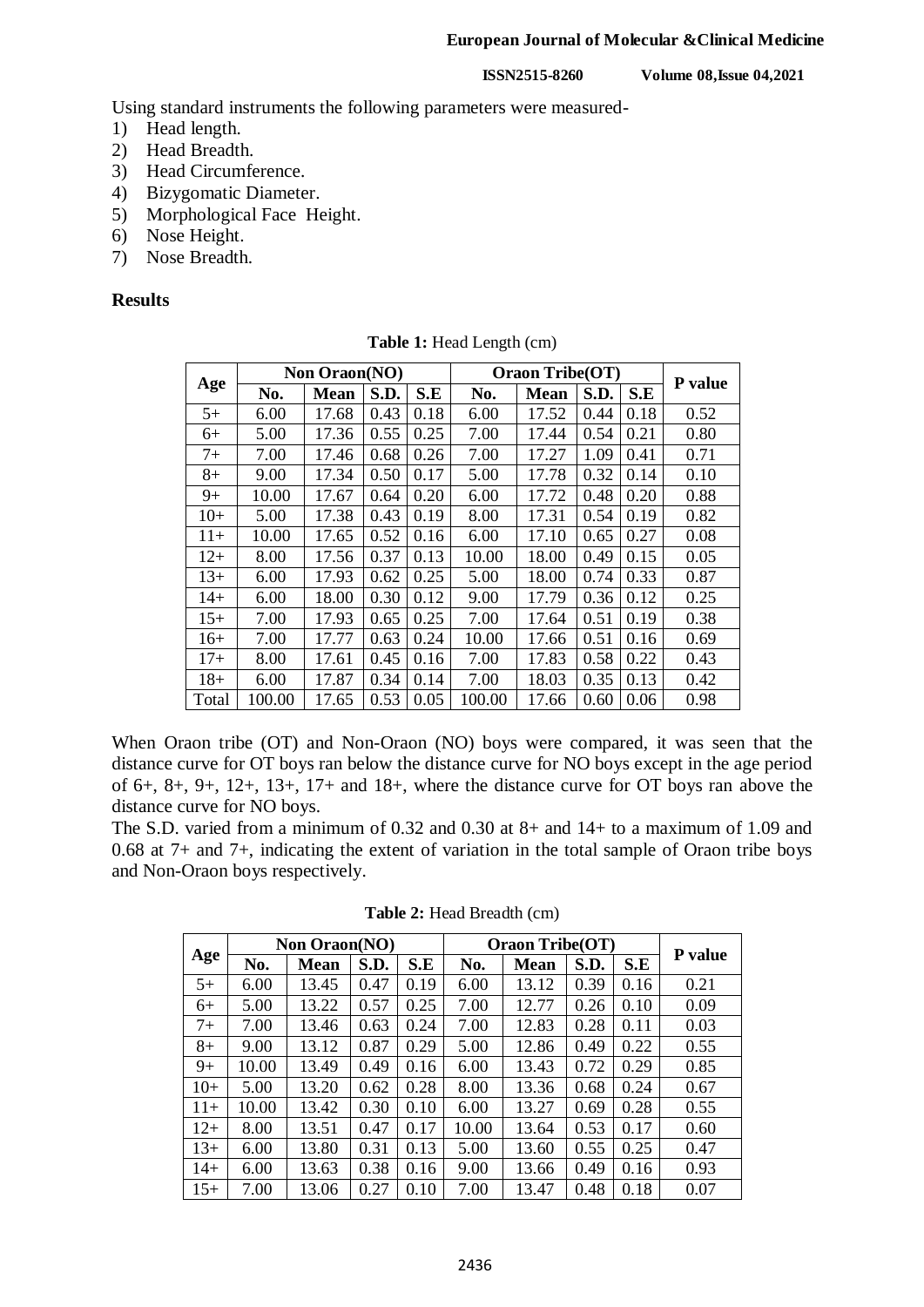| $16+$ | 7.00   |                       |  | $13.67$   0.36   0.14   10.00           | 13.23   0.63   0.20   0.12   |  |  |
|-------|--------|-----------------------|--|-----------------------------------------|------------------------------|--|--|
| $17+$ | 8.00   | $13.74$   0.63   0.22 |  | 7.00                                    | $13.63$   0.55   0.21   0.73 |  |  |
| $18+$ | 6.00   | $13.85$   0.44   0.18 |  | 7.00                                    | $13.93$   0.73   0.27   0.82 |  |  |
| Total | 100.00 |                       |  | $13.47 \mid 0.54 \mid 0.05 \mid 100.00$ | 13.36   0.61   0.06   0.18   |  |  |

When Oraon tribe (OT) and Non-Oraon (NO) boys were compared, it was seen that the distance curve for OT boys ran below the distance curve for NO boys except in the age period of 10+, 12+, 14+, 15+ and 18+, where the distance curve for OT boys ran above the distance curve for NO boys. Difference is significant at the age period of  $7+(p \text{ value} < 0.05)$ .

The S.D. varied from a minimum of 0.26 and 0.27 at 6+ and 15+ to a maximum of 0.73 and 0.87 at 18+ and 8+, indicating the extent of variation in the total sample of Oraon tribe boys and Non-Oraon boys respectively.

|       |        | <b>Non Oraon (NO)</b> |      |      |        | <b>Oraon Tribe (OT)</b> |      |      | P value |
|-------|--------|-----------------------|------|------|--------|-------------------------|------|------|---------|
| Age   | No.    | <b>Mean</b>           | S.D. | S.E  | No.    | <b>Mean</b>             | S.D. | S.E  |         |
| $5+$  | 6.00   | 51.25                 | 1.33 | 0.54 | 6.00   | 51.27                   | 1.47 | 0.60 | 0.98    |
| 6+    | 5.00   | 51.26                 | 1.11 | 0.50 | 7.00   | 50.24                   | 1.06 | 0.40 | 0.14    |
| $7+$  | 7.00   | 51.20                 | 1.02 | 0.38 | 7.00   | 50.61                   | 1.33 | 0.50 | 0.37    |
| $8+$  | 9.00   | 51.46                 | 0.56 | 0.19 | 5.00   | 51.42                   | 1.08 | 0.49 | 0.94    |
| $9+$  | 10.00  | 52.42                 | 1.14 | 0.36 | 6.00   | 51.17                   | 1.35 | 0.55 | 0.07    |
| $10+$ | 5.00   | 52.74                 | 1.78 | 0.79 | 8.00   | 50.66                   | 1.58 | 0.56 | 0.05    |
| $11+$ | 10.00  | 51.38                 | 1.29 | 0.41 | 6.00   | 50.50                   | 1.20 | 0.49 | 0.20    |
| $12+$ | 8.00   | 52.09                 | 0.67 | 0.24 | 10.00  | 53.09                   | 1.09 | 0.34 | 0.04    |
| $13+$ | 6.00   | 53.80                 | 1.39 | 0.57 | 5.00   | 53.76                   | 1.74 | 0.78 | 0.97    |
| $14+$ | 6.00   | 53.38                 | 1.03 | 0.42 | 9.00   | 52.58                   | 1.93 | 0.64 | 0.37    |
| $15+$ | 7.00   | 53.39                 | 1.48 | 0.56 | 7.00   | 52.34                   | 0.84 | 0.32 | 0.13    |
| $16+$ | 7.00   | 53.07                 | 0.70 | 0.27 | 10.00  | 52.47                   | 1.56 | 0.49 | 0.36    |
| $17+$ | 8.00   | 54.16                 | 1.01 | 0.36 | 7.00   | 53.29                   | 1.67 | 0.63 | 0.38    |
| $18+$ | 6.00   | 52.70                 | 1.12 | 0.46 | 7.00   | 54.50                   | 2.00 | 0.76 | 0.08    |
| Total | 100.00 | 52.42                 | 1.45 | 0.14 | 100.00 | 52.05                   | 1.87 | 0.19 | 0.12    |

**Table 3:** Head Circumference (cm)

When Oraon tribe (OT) and Non-Oraon (NO) boys were compared, it was seen that the distance curve for OT boys ran below the distance curve for NO boys except in the age period of 5+, 12+ and 18+, where the distance curve for OT boys ran above the distance curve for NO boys. Difference is significant at the age period of  $12+$  (p value < 0.05).

The S.D. varied from a minimum of 0.84 and 0.56 at 15+ and 8+ to a maximum of 2.00 and 1.78 at 18+ and 10+, indicating the extent of variation in the total sample of Oraon tribe boys and Non-Oraon boys respectively.

|       |       | <b>Non Oraon (NO)</b> |      |      |       | <b>Oraon Tribe (OT)</b> |      |      |                |
|-------|-------|-----------------------|------|------|-------|-------------------------|------|------|----------------|
| Age   | No.   | <b>Mean</b>           | S.D. | S.E  | No.   | <b>Mean</b>             | S.D. | S.E  | <b>P</b> value |
| $5+$  | 6.00  | 76.09                 | 2.98 | 1.22 | 6.00  | 74.87                   | 0.61 | 0.25 | 0.35           |
| $6+$  | 5.00  | 76.17                 | 2.76 | 1.24 | 7.00  | 73.30                   | 3.44 | 1.30 | 0.16           |
| $7+$  | 7.00  | 77.21                 | 5.19 | 1.96 | 7.00  | 74.54                   | 5.19 | 1.96 | 0.36           |
| $8+$  | 9.00  | 75.79                 | 6.70 | 2.23 | 5.00  | 72.35                   | 3.23 | 1.44 | 0.31           |
| $9+$  | 10.00 | 76.44                 | 3.97 | 1.26 | 6.00  | 75.91                   | 5.31 | 2.17 | 0.82           |
| $10+$ | 5.00  | 75.92                 | 2.06 | 0.92 | 8.00  | 77.28                   | 5.15 | 1.82 | 0.59           |
| $11+$ | 10.00 | 76.09                 | 2.69 | 0.85 | 6.00  | 77.72                   | 5.79 | 2.36 | 0.45           |
| $12+$ | 8.00  | 76.97                 | 3.09 | 1.09 | 10.00 | 75.84                   | 3.87 | 1.22 | 0.51           |
| $13+$ | 6.00  | 77.07                 | 4.22 | 1.72 | 5.00  | 75.73                   | 5.76 | 2.57 | 0.67           |

**Table 4:** Cephalic Index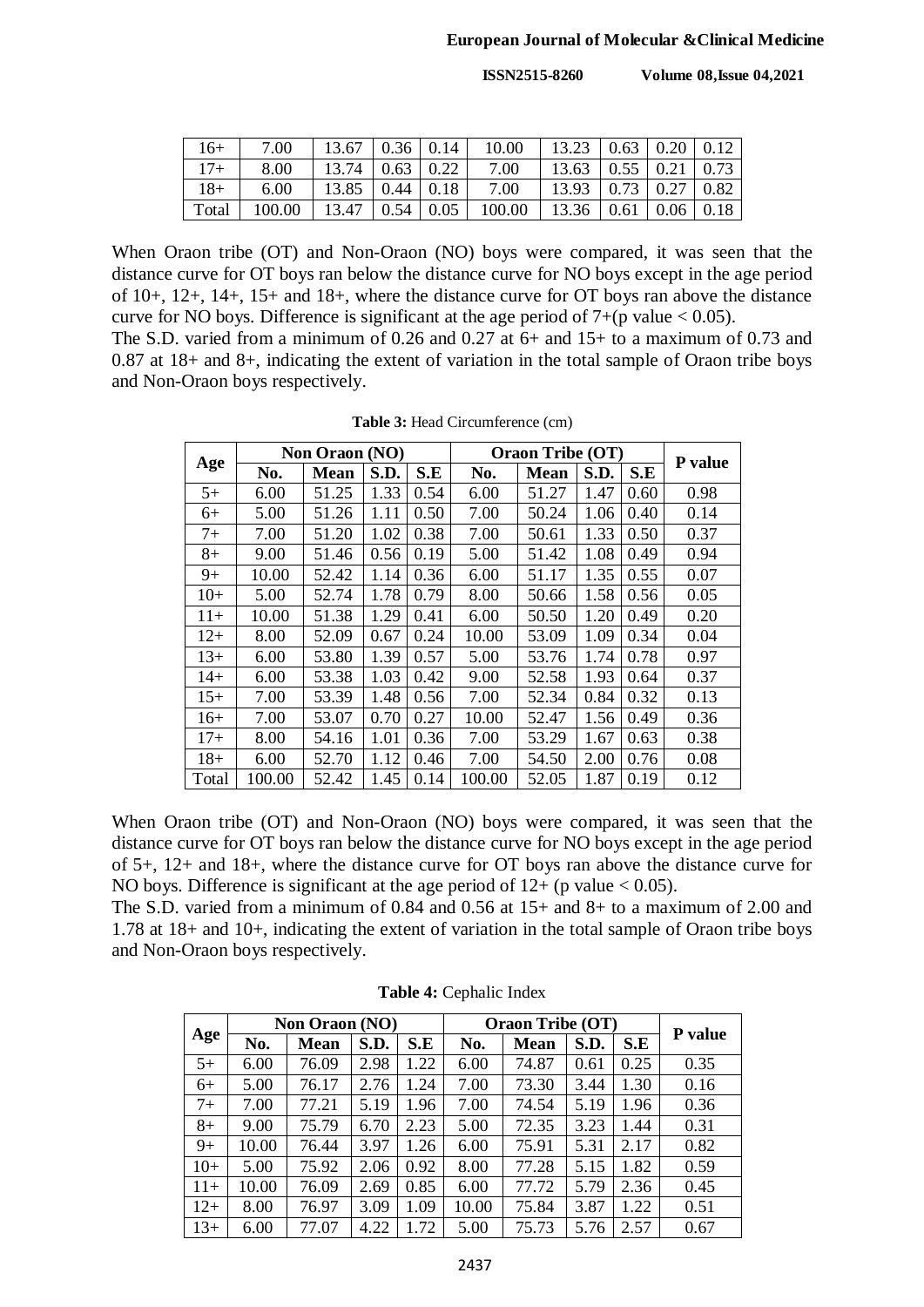#### **European Journal of Molecular &Clinical Medicine**

**ISSN2515-8260 Volume 08,Issue 04,2021**

| $14+$ | 6.00   | 75.74 | .90  | 0.78 | 9.00   | 76.78 | 2.89 | 0.96 | 0.45 |
|-------|--------|-------|------|------|--------|-------|------|------|------|
| $15+$ | 7.00   | 72.90 |      | 1.03 | 7.00   | 76.43 | 3.89 | 1.47 | 0.07 |
| $16+$ | 7.00   | 76.96 | 2.00 | 0.76 | 10.00  | 74.91 | 2.60 | 0.82 | 0.10 |
| $17+$ | 8.00   | 78.08 | 4.92 | 1.74 | 7.00   | 76.52 | 4.21 | 1.59 | 0.52 |
| $18+$ | 6.00   | 77.54 |      | .13  | 7.00   | 77.24 | 3.21 | .21  | 0.86 |
| Total | 100.00 | 76.36 |      | 0.38 | 100.00 | 75.74 | 4.04 | 0.40 | 0.26 |

**Table 5:** Cephalic index in study subjects

|                | <b>Cephalic index</b>  |                    |                                |              |     |              |  |  |  |  |  |  |
|----------------|------------------------|--------------------|--------------------------------|--------------|-----|--------------|--|--|--|--|--|--|
|                | <b>Characteristics</b> | <b>Meaning</b>     |                                | <b>Tribe</b> |     | <b>Total</b> |  |  |  |  |  |  |
|                |                        |                    | Cephalic Index Non-Oraon Oraon |              |     |              |  |  |  |  |  |  |
|                | Hyperdolicocephalic    | $>$ 'long-headed'  | $X-70.9$                       | 6            | 10  | 16           |  |  |  |  |  |  |
|                | Dolichocephalic        | 'long-headed'      | 71.0-75.9                      | 41           | 47  | 88           |  |  |  |  |  |  |
| Cephalic index | Mesocephalic           | 'medium-headed'    | 76.0-80.9                      | 45           | 30  | 75           |  |  |  |  |  |  |
|                | Brachycephalic         | 'short-headed'     | 81.0-85.4                      | 6            | 12  | 18           |  |  |  |  |  |  |
|                | Hyperbrachycephalic    | <'short-headed'    | 85.5-90.9                      | 2            |     | 3            |  |  |  |  |  |  |
|                | Ultra Brachycephalic   | << 'short- headed' | $91.0 - X$                     | 0            | 0   | 0            |  |  |  |  |  |  |
|                | Total                  |                    |                                | 100          | 100 | 200          |  |  |  |  |  |  |

The mean value for cephalic index changed markedly within the entire period of growth in both groups.

The mean CI index varied between 72.35 to 78.08 in OT and NO both. The highest value for this index was observed at  $11+$  and  $17+$  years in both groups respectively, while the lowest value was observed at 8+ and 15+ years in both groups respectively.

Most of the OT boys were dolichocephalic(47%), while most of the NO boys were mesocephalic (45%).

|       |        | Non Oraon(NO) |      |      |        | Oraon Tribe(OT) |      |      |         |
|-------|--------|---------------|------|------|--------|-----------------|------|------|---------|
| Age   | No.    | <b>Mean</b>   | S.D. | S.E  | No.    | <b>Mean</b>     | S.D. | S.E  | P value |
| $5+$  | 6.00   | 10.45         | 0.25 | 0.10 | 6.00   | 10.08           | 0.31 | 0.12 | 0.05    |
| $6+$  | 5.00   | 10.26         | 0.60 | 0.27 | 7.00   | 10.06           | 0.26 | 0.10 | 0.44    |
| $7+$  | 7.00   | 10.33         | 0.59 | 0.22 | 7.00   | 10.49           | 0.47 | 0.18 | 0.59    |
| $8+$  | 9.00   | 10.27         | 0.42 | 0.14 | 5.00   | 10.62           | 0.60 | 0.27 | 0.22    |
| $9+$  | 10.00  | 10.27         | 0.30 | 0.09 | 6.00   | 10.75           | 0.58 | 0.24 | 0.04    |
| $10+$ | 5.00   | 10.30         | 0.73 | 0.33 | 8.00   | 11.09           | 0.31 | 0.11 | 0.02    |
| $11+$ | 10.00  | 10.82         | 0.37 | 0.12 | 6.00   | 10.95           | 0.36 | 0.15 | 0.50    |
| $12+$ | 8.00   | 10.73         | 0.32 | 0.11 | 10.00  | 10.91           | 0.35 | 0.11 | 0.27    |
| $13+$ | 6.00   | 10.98         | 0.42 | 0.17 | 5.00   | 11.26           | 0.50 | 0.22 | 0.34    |
| 14+   | 6.00   | 11.20         | 0.40 | 0.16 | 9.00   | 11.81           | 0.77 | 0.26 | 0.10    |
| $15+$ | 7.00   | 11.43         | 0.49 | 0.18 | 7.00   | 11.31           | 0.49 | 0.19 | 0.67    |
| $16+$ | 7.00   | 11.07         | 0.15 | 0.06 | 10.00  | 11.68           | 0.50 | 0.16 | 0.01    |
| $17+$ | 8.00   | 11.08         | 0.68 | 0.24 | 7.00   | 11.74           | 0.54 | 0.20 | 0.11    |
| $18+$ | 6.00   | 10.93         | 0.20 | 0.08 | 7.00   | 12.29           | 0.50 | 0.19 | 0.00    |
| Total | 100.00 | 10.72         | 0.57 | 0.06 | 100.00 | 11.12           | 0.78 | 0.08 | 0.00    |

**Table 6:**BI Zygotic Diameter(cm)

When Oraon tribe (OT) and Non-Oraon (NO) boys were compared, it was seen that the distance curve for OT boys ran above the distance curve for NO boys except in the age period of 5+, 6+ and 15+, where the distance curve for OT boys ran below the distance curve for NO boys. Difference is significant at the age periods of  $9+$ ,  $10+$  and  $16+$  (p value < 0.05) and highly significant at the age period of  $18+$  (p value <0.01).

The S.D. varied from a minimum of 0.26 and 0.15 at 6+ and 16+ to a maximum of 0.77 and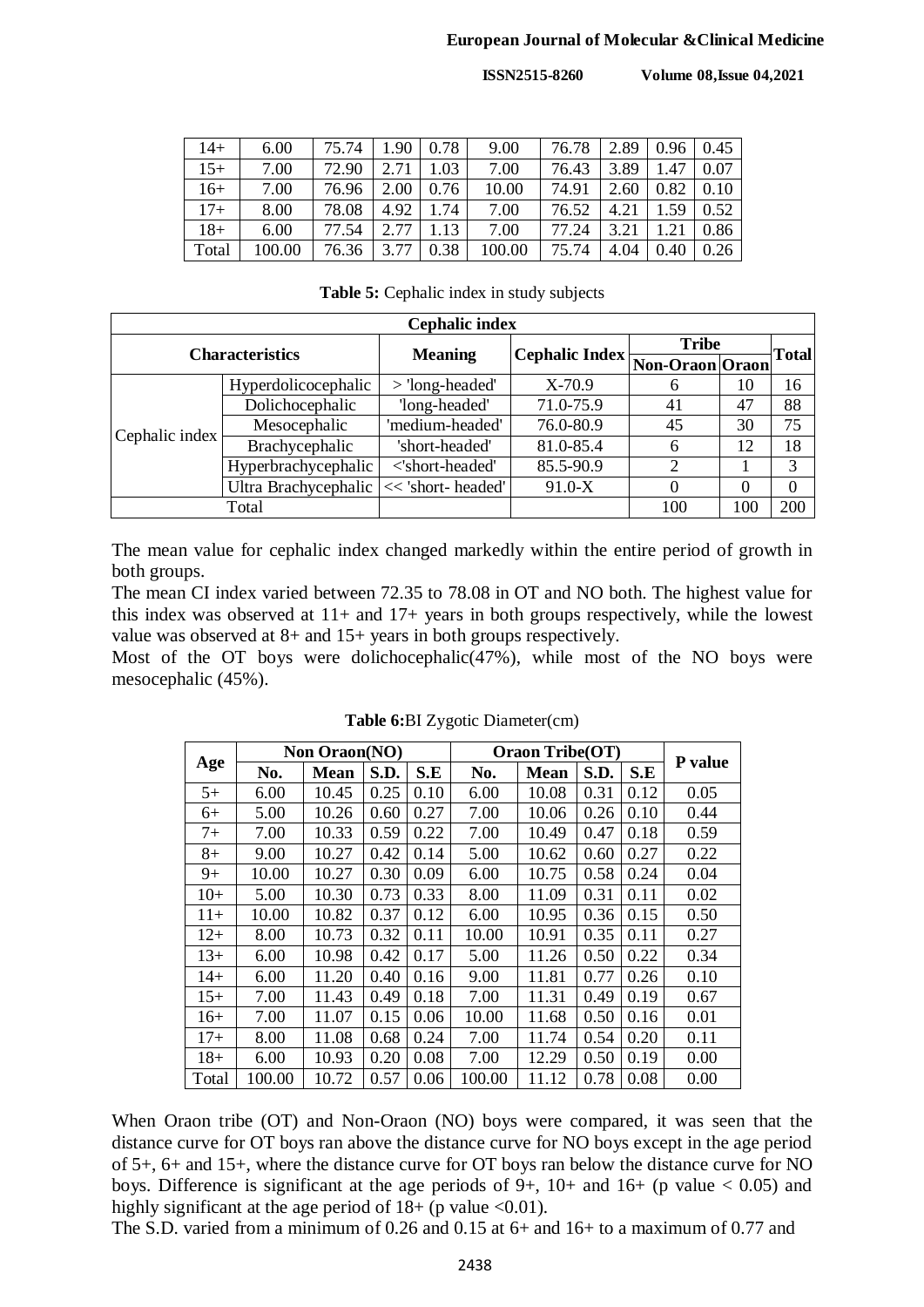0.73 at 14+ and 10+, indicating the extent of variation in the total sample of Oraon tribe boys and Non-Oraon boys respectively.

|       |        | Non Oraon (NO) |      |      |        | <b>Oraon Tribe (OT)</b> |      |      |         |
|-------|--------|----------------|------|------|--------|-------------------------|------|------|---------|
| Age   | No.    | <b>Mean</b>    | S.D. | S.E  | No.    | <b>Mean</b>             | S.D. | S.E  | P value |
| $5+$  | 6.00   | 8.88           | 0.29 | 0.12 | 6.00   | 8.73                    | 0.38 | 0.15 | 0.46    |
| $6+$  | 5.00   | 9.00           | 0.25 | 0.11 | 7.00   | 8.80                    | 0.45 | 0.17 | 0.71    |
| $7+$  | 7.00   | 9.20           | 0.15 | 0.06 | 7.00   | 8.81                    | 0.62 | 0.23 | 0.13    |
| $8+$  | 9.00   | 9.34           | 0.28 | 0.09 | 5.00   | 9.16                    | 0.23 | 0.10 | 0.23    |
| $9+$  | 10.00  | 9.25           | 0.25 | 0.08 | 6.00   | 9.32                    | 0.10 | 0.04 | 0.55    |
| $10+$ | 5.00   | 9.40           | 0.19 | 0.08 | 8.00   | 9.00                    | 0.31 | 0.11 | 0.03    |
| $11+$ | 10.00  | 9.34           | 0.29 | 0.09 | 6.00   | 9.03                    | 0.31 | 0.13 | 0.07    |
| $12+$ | 8.00   | 9.48           | 0.29 | 0.10 | 10.00  | 9.36                    | 0.24 | 0.08 | 0.37    |
| $13+$ | 6.00   | 10.18          | 0.63 | 0.26 | 5.00   | 9.10                    | 0.19 | 0.08 | 0.01    |
| 14+   | 6.00   | 11.13          | 0.25 | 0.10 | 9.00   | 10.64                   | 0.74 | 0.25 | 0.15    |
| $15+$ | 7.00   | 10.84          | 0.19 | 0.07 | 7.00   | 10.89                   | 0.20 | 0.07 | 0.68    |
| $16+$ | 7.00   | 11.06          | 0.16 | 0.06 | 10.00  | 10.81                   | 0.27 | 0.09 | 0.05    |
| $17+$ | 8.00   | 11.03          | 0.32 | 0.11 | 7.00   | 10.97                   | 0.28 | 0.10 | 0.74    |
| $18+$ | 6.00   | 11.07          | 0.10 | 0.04 | 7.00   | 11.01                   | 0.19 | 0.07 | 0.55    |
| Total | 100.00 | 9.91           | 0.88 | 0.09 | 100.00 | 9.77                    | 0.97 | 0.10 | 0.33    |

**Table 7:**Morphological Face Height(cm)

When Oraon tribe (OT) and Non-Oraon (NO) boys were compared, it was seen that the distance curve for OT boys ran below the distance curve for NO boys except in the age period of 9+ and 15+, where the distance curve for OT boys ran above the distance curve for NO boys. Difference is significant at the age periods of  $10+$  and  $13+$  (p value < 0.05).

The S.D. varied from a minimum of 0.10 and 0.10 at 9+ and 18+ to a maximum of 0.74 and 0.63 at 14+ and 13+, indicating the extent of variation in the total sample of Oraon tribe boys and Non-Oraon boys respectively.

|       |        | <b>Non Oraon (NO)</b> |      |      |        | <b>Oraon Tribe (OT)</b> |      |      |         |
|-------|--------|-----------------------|------|------|--------|-------------------------|------|------|---------|
| Age   | No.    | <b>Mean</b>           | S.D. | S.E  | No.    | <b>Mean</b>             | S.D. | S.E  | P value |
| $5+$  | 6.00   | 3.45                  | 0.31 | 0.13 | 6.00   | 3.28                    | 0.15 | 0.06 | 0.27    |
| 6+    | 5.00   | 3.82                  | 0.29 | 0.13 | 7.00   | 3.86                    | 0.29 | 0.11 | 0.83    |
| $7+$  | 7.00   | 3.76                  | 0.43 | 0.16 | 7.00   | 3.61                    | 0.44 | 0.17 | 0.55    |
| $8+$  | 9.00   | 4.22                  | 0.16 | 0.05 | 5.00   | 4.16                    | 0.18 | 0.08 | 0.51    |
| $9+$  | 10.00  | 4.16                  | 0.31 | 0.10 | 6.00   | 3.97                    | 0.37 | 0.15 | 0.28    |
| $10+$ | 5.00   | 4.36                  | 0.39 | 0.17 | 8.00   | 4.31                    | 0.20 | 0.07 | 0.99    |
| $11+$ | 10.00  | 4.08                  | 0.28 | 0.09 | 6.00   | 3.87                    | 0.23 | 0.10 | 0.14    |
| $12+$ | 8.00   | 3.91                  | 0.69 | 0.24 | 10.00  | 4.22                    | 0.28 | 0.09 | 0.21    |
| $13+$ | 6.00   | 4.65                  | 0.19 | 0.08 | 5.00   | 4.40                    | 0.31 | 0.14 | 0.13    |
| 14+   | 6.00   | 4.58                  | 0.13 | 0.05 | 9.00   | 4.77                    | 0.27 | 0.09 | 0.15    |
| $15+$ | 7.00   | 4.60                  | 0.29 | 0.11 | 7.00   | 4.37                    | 0.11 | 0.04 | 0.08    |
| $16+$ | 7.00   | 4.63                  | 0.20 | 0.07 | 10.00  | 4.41                    | 0.21 | 0.07 | 0.05    |
| $17+$ | 8.00   | 4.64                  | 0.29 | 0.10 | 7.00   | 4.69                    | 0.20 | 0.07 | 0.72    |
| $18+$ | 6.00   | 4.65                  | 0.22 | 0.09 | 7.00   | 4.57                    | 0.24 | 0.09 | 0.55    |
| Total | 100.00 | 4.25                  | 0.48 | 0.05 | 100.00 | 4.21                    | 0.47 | 0.05 | 0.61    |

**Table 8:**Nose Height(cm)

When Oraon tribe (OT) and Non-Oraon (NO) boys were compared, it was seen that the distance curve for OT boys ran below the distance curve for NO boys except in the age period of 6+, 12+, 14+ and 17+, where the distance curve for OT boys ran above the distance curve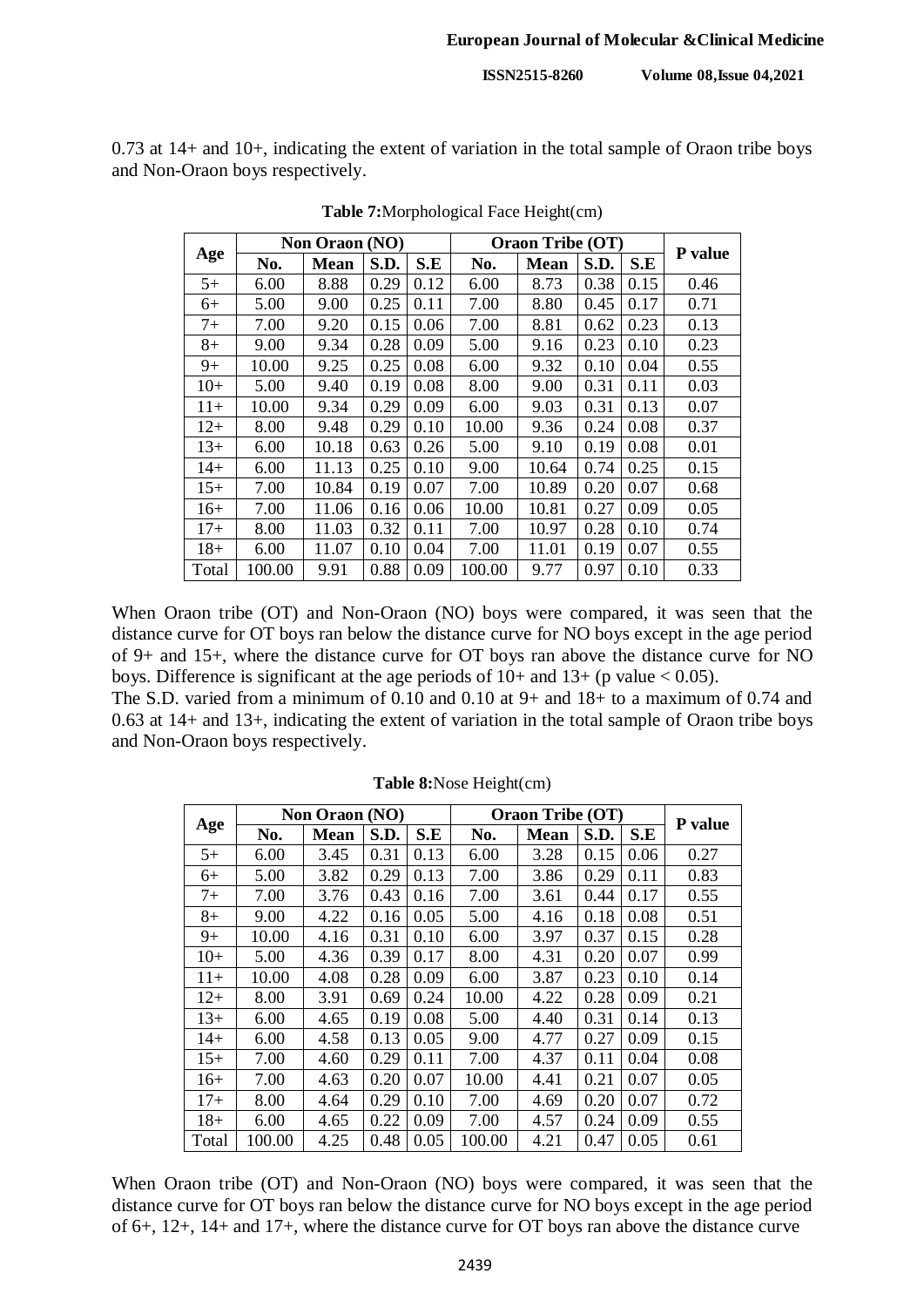for NO boys.

The S.D. varied from a minimum of 0.11 and 0.13 at 15+ and 14+ to a maximum of 0.44 and 0.69 at 7+ and 12+, indicating the extent of variation in the total sample of Oraon tribe boys and Non-Oraon boys respectively.

|       |        | Non Oraon (NO) |      |      |        | <b>Oraon Tribe (OT)</b> |      |      |         |
|-------|--------|----------------|------|------|--------|-------------------------|------|------|---------|
| Age   | No.    | <b>Mean</b>    | S.D. | S.E  | No.    | <b>Mean</b>             | S.D. | S.E  | P value |
| $5+$  | 6.00   | 2.57           | 0.14 | 0.06 | 6.00   | 2.87                    | 0.19 | 0.08 | 0.01    |
| 6+    | 5.00   | 2.80           | 0.21 | 0.09 | 7.00   | 2.93                    | 0.26 | 0.10 | 0.38    |
| 7+    | 7.00   | 2.77           | 0.16 | 0.06 | 7.00   | 2.79                    | 0.20 | 0.08 | 0.89    |
| $8+$  | 9.00   | 2.96           | 0.18 | 0.06 | 5.00   | 2.84                    | 0.29 | 0.13 | 0.37    |
| 9+    | 10.00  | 2.88           | 0.18 | 0.06 | 6.00   | 3.05                    | 0.16 | 0.07 | 0.08    |
| $10+$ | 5.00   | 3.10           | 0.07 | 0.03 | 8.00   | 2.93                    | 0.26 | 0.09 | 0.18    |
| $11+$ | 10.00  | 2.89           | 0.22 | 0.07 | 6.00   | 2.83                    | 0.29 | 0.12 | 0.67    |
| $12+$ | 8.00   | 2.84           | 0.19 | 0.07 | 10.00  | 3.26                    | 0.17 | 0.05 | 0.00    |
| $13+$ | 6.00   | 3.12           | 0.13 | 0.05 | 5.00   | 3.28                    | 0.16 | 0.07 | 0.10    |
| 14+   | 6.00   | 3.10           | 0.15 | 0.06 | 9.00   | 3.33                    | 0.22 | 0.07 | 0.05    |
| $15+$ | 7.00   | 3.51           | 0.09 | 0.03 | 7.00   | 3.44                    | 0.13 | 0.05 | 0.25    |
| $16+$ | 7.00   | 3.41           | 0.20 | 0.08 | 10.00  | 3.43                    | 0.19 | 0.06 | 0.87    |
| $17+$ | 8.00   | 3.71           | 0.28 | 0.10 | 7.00   | 3.31                    | 0.21 | 0.08 | 0.02    |
| $18+$ | 6.00   | 3.70           | 0.21 | 0.09 | 7.00   | 3.64                    | 0.43 | 0.16 | 0.77    |
| Total | 100.00 | 3.09           | 0.38 | 0.04 | 100.00 | 3.16                    | 0.35 | 0.03 | 0.16    |

When Oraon tribe (OT) and Non-Oraon (NO) boys were compared, it was seen that the distance curve for OT boys ran above the distance curve for NO boys except in the age period of 8+, 10+, 11+, 15+, 17+ and 18+, where the distance curve for OT boys ran below the distance curve for NO boys. Difference is significant at the age periods of 5+ and 17+ (p value  $< 0.05$ ) and highly significant at the age period of  $12+$  (p value  $< 0.01$ ).

The S.D. varied from a minimum of 0.13 and 0.07 at 15+ and 10+ to a maximum of 0.43 and 0.28 at 18+ and 17+, indicating the extent of variation in the total sample of Oraon tribe boys and Non-Oraon boys respectively.

#### **Discussion**

Assessment of differences in craniofacial structures, such as, head length, head breadth, head circumference, bizygomatic diameter, morphological face height, nose height & nose width by their direct measurements from the subjects of two groups was done to see if there are any racial characteristics. When OT  $\&$  NO boys were compared, it was seen that the distance curve for OT boys ran below the distance curve for NO boys for Head length, Head breadth and Head circumference except at the few age period where it is above with the Non Oraon. It was seen that head measurements such as head length, head breadth, head circumference, were more for NO boys as compared to the OT boys.

On comparing cephalic index it was seen Most of the OT boys were dolichocephalic (47%) and mesocephalic (30%), while most of the NO boys were mesocephalic (45%) and brachycephalic. Few among both OT & NO were hyperbrachycephalic.

In a study by Gupta<sup>[7]</sup>, head of the most of North Bastar Gond tribe adult male was larger. Most of Gond tribe boys were mesocephalic (26%) and brachycephalic (31%) while adult Gond tribe males of Bastar were ultra-brachycephalic (67%) and hyper brachycephalic (27%).

It was observed that, bizygomatic diameter of OT boys was more than NO boys in most of the age groups with the difference being significant in 16 and 18years.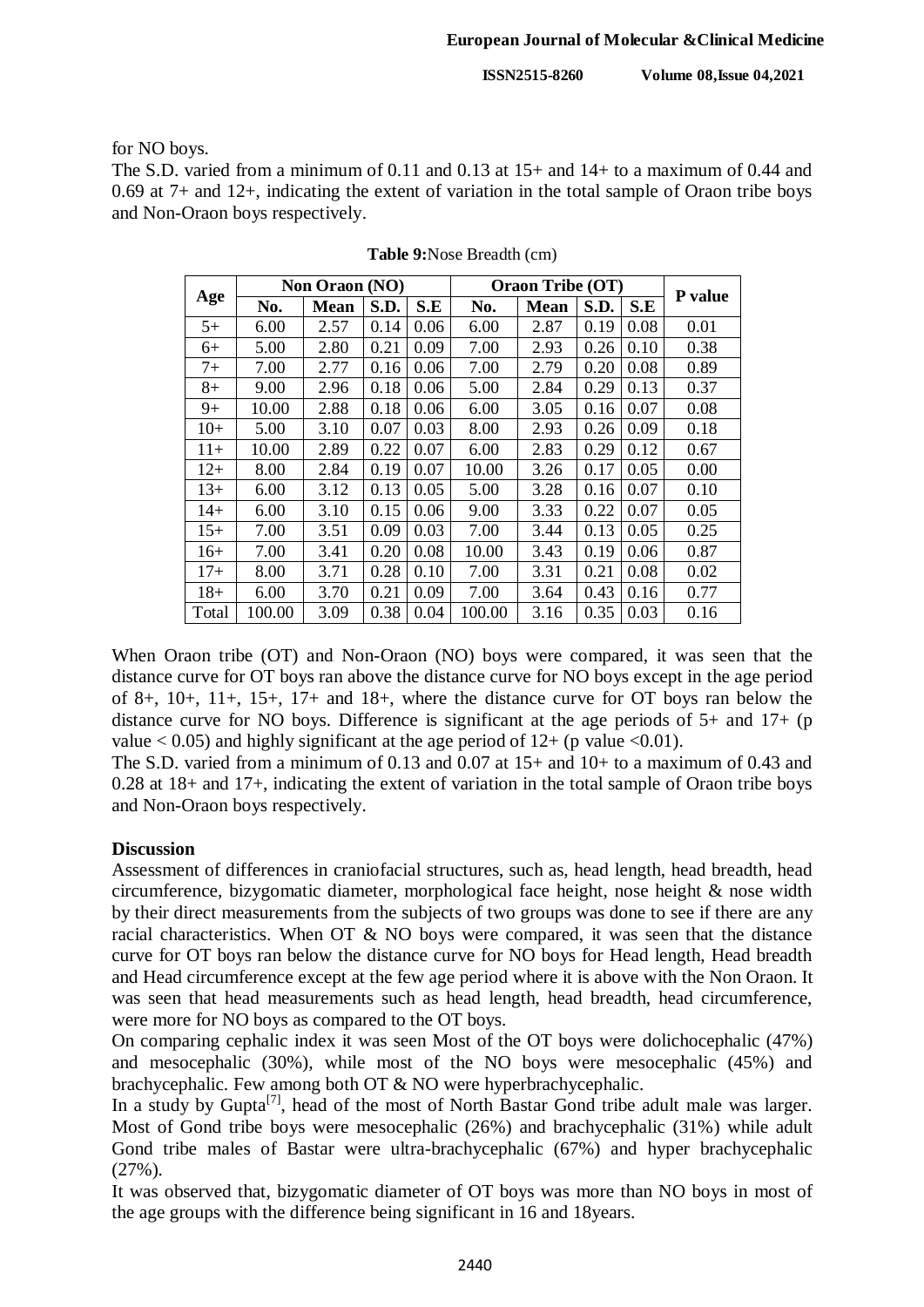The morphological face height & nose height were observed to be less in OT boys in most of the age groups. Although the difference was not statistically significant.

The parameters of bizygomatic diameter, morphological face height and nose height, together, supports the finding of Dolichocephalic head, observed in most of the OT boys.

It was observed that OT boys had wider nose, as nose width was more than NO boys at most age groups.

Broad nose has been reported in Gond adult population of Kanker district by Gupta<sup>[7]</sup>. Broad nose seems to be a racial feature characteristic of Gond tribe.

From the above discussion, it may be tempting to state that the normal growth status of the OT boys & NO boys, as judged by body weight and BMI, in comparison to the international standard as well as Indian standard may be due to the moderate socio-economic condition. What is most noteworthy is good development of stature in both OT and NO boys. BMI is the result of complex interaction between energy intake and energy expenditure.

Human growth is a dynamic changing process and is being influenced by heredity and environment. Genetic component and environment both contribute to attain final body structure. Certain factors like disease, proper diet, time, cultural pursuits, geographical conditions etc. have tremendous influence in the growth of a child**.** Shukla *et al*. [8]

Adequate job security and moderate living standards in Oraon population may be a reason for similar BMI to the BMI of non Oraon population. However, the few undernourished cases found amongst Oraon boys, suggests a need to further study and investigate the Oraon population.

### **Conclusion**

- On comparing cephalic index it was seen that most of the OT boys were dolichocephalic (47%), while most of the NO boys were mesocephalic (45%).
- Head of the most of Oraon tribe boys of Pathalgaon block, when compared with Non tribe boys was smaller.
- It was observed that OT boys had wider nose, as nose width was significantly (p value  $\lt$ 0.05) more than NO boys at some age groups.

# **References**

- 1. Balgir RS.Dimensions of Rural Tribal Health, Nutritional Status of Kondh Tribe and Tribal Welfare in Orissa: A Biotechnological Approach. Proceedings of the UGC Sponsored National Conference on Human Health and Nutrition: A Biotechnological Approach(Lead Lecture), Thane,  $2004a$  12-13<sup>th</sup> Dec, 47-57.
- 2. Jora, Neetu and Nandal, Naveen. (2020), Investors Attitude towards Cryptocurrencybased on Gender, Turkish Journal of Computer and Mathematics Education, 11(2), pp. 622 - 630
- 3. Aarushi, Naveen Nandal and Anuradha, Satyam Computers Scam- Pre and Post Analysis, International Journal of Psychosocial Rehabilitation, Volume 24, Issue 6, pp. 1817- 1824.Nguyen VD, Tyrrel R. Klippel-Feil Syndrome: Patterns of Bony Fusion and Wasp-Waist Sign. Skeletal Radiol. 1993;22:519-523.
- 4. Ulijaszek SJ, Kerr DA.Anthropometric Measurement Error and the Assessment of Nutritional Status, British Journal of Nutrition. 1999;82:165-177.
- 5. Lin Y, Wang MJ, Wang EM.The Comparisons of Anthropometric Characteristics among four Peoples in East Asia, Applied Ergonomics. 2004;35:173-178.
- 6. Mitra M, Kumar PV, Ghosh R, Bharati P. Growth Pattern of the Kamars-A Primitive Tribe of Chhattisgarh, Coll. Antropol., 2002, 26-2, 485-499.
- 7. Ghosh JR, Khatoon Z, Bhattacharjee P, BandopadhyayAR.A Comparative Study on Anthropometric Variables in Two Communities of West Bengal, India, Anthropologist.